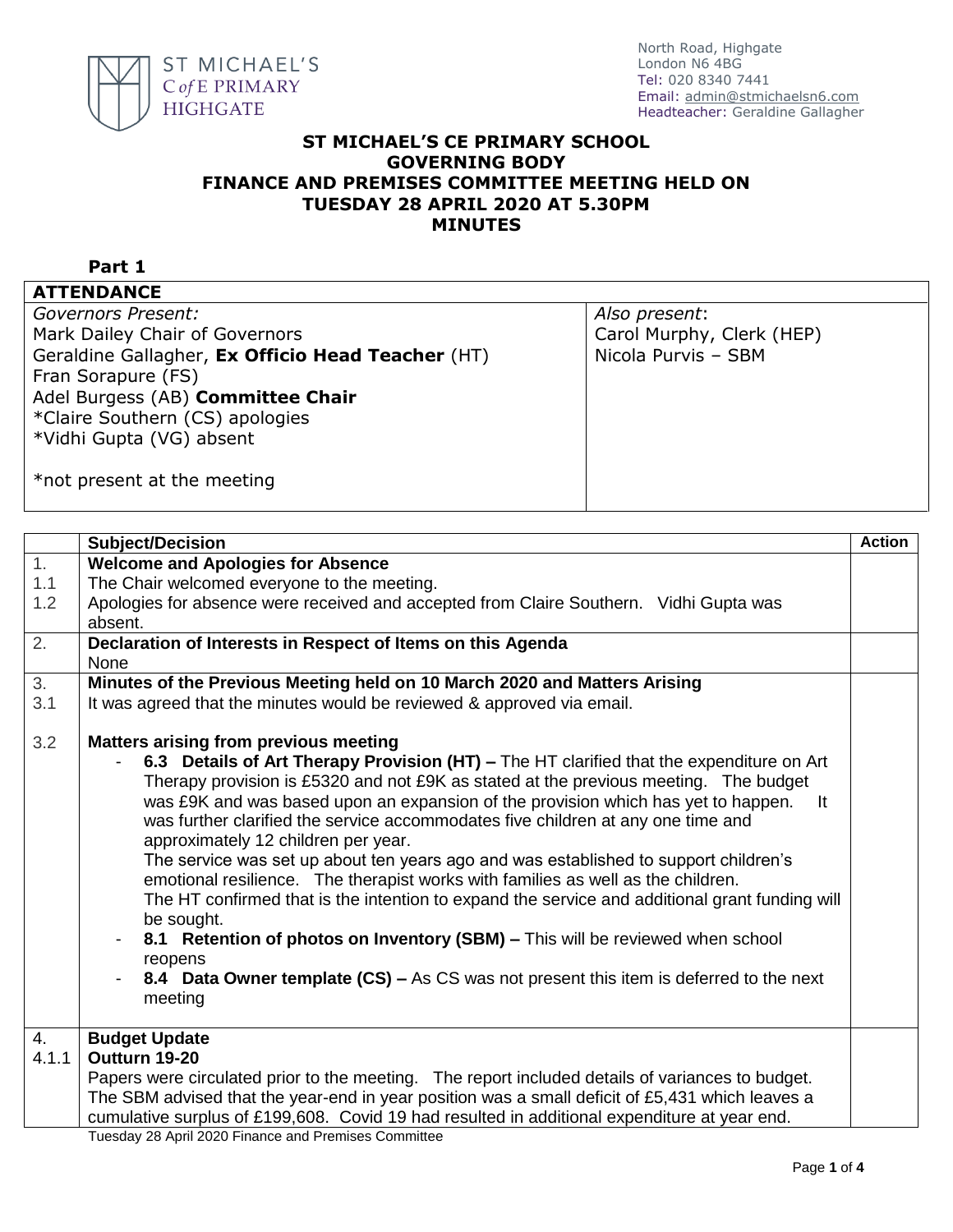

North Road, Highgate London N6 4BG Tel: 020 8340 7441 Email: [admin@stmichaelsn6.com](mailto:admin@stmichaelsn6.com) Headteacher: Geraldine Gallagher

| 4.1.2        | Governors acknowledged the hard work had gone into achieving the position the school is in and<br>the school is in far healthier position than many schools.                                                                                                                                                                                                                                                                                                                                                                                                                                                    |            |  |  |
|--------------|-----------------------------------------------------------------------------------------------------------------------------------------------------------------------------------------------------------------------------------------------------------------------------------------------------------------------------------------------------------------------------------------------------------------------------------------------------------------------------------------------------------------------------------------------------------------------------------------------------------------|------------|--|--|
| 4.1.3        | The HT advised it had been a very tightly managed year and effective measures had been put in<br>place                                                                                                                                                                                                                                                                                                                                                                                                                                                                                                          |            |  |  |
| 4.1.4        | The SBM advised that there will be a grant available to reclaim Covid19 costs however based upon<br>current guidance schools with a surplus may not be able to claim.                                                                                                                                                                                                                                                                                                                                                                                                                                           |            |  |  |
| 4.2<br>4.2.1 | <b>Budget 20-21</b><br>SBM presented the draft budget for 20-21 and a three-year forecast which was circulated prior to<br>the meeting. This had been updated since the initial budget presented to the Committee in March.<br>The following was highlighted:                                                                                                                                                                                                                                                                                                                                                   |            |  |  |
|              | It was assumed the school would be closed for most of the summer term and there would<br>$\bullet$<br>be no income from lettings or extended school. In addition full income may not be achieved<br>from September. This would be reviewed again at the end of quarter one<br>Support staff pay rise is factored in at 2.75% & 1% for teaching staff. Anything in addition<br>$\bullet$<br>will be a cost pressure<br>The year-end forecast is for a £69,949 in-year deficit which will reduce the cumulative<br>$\bullet$<br>surplus to £129,659<br>By the end of 22-23 the forecast is for a £109,025 deficit |            |  |  |
| 4.2.2        | $\bullet$<br>Following discussion it was agreed that is was essential for Govenors to fulfil their responsibilities of<br>financial oversight by looking to see if other areas of savings could be found.<br>The HT stated that<br>significant and sustainable savings are only likely to be found in staffing costs.                                                                                                                                                                                                                                                                                           |            |  |  |
|              | It was <b>agreed</b> SBM would look at other measures could be considered and the impact of any<br>savings on the provision.                                                                                                                                                                                                                                                                                                                                                                                                                                                                                    |            |  |  |
|              | Action: Additional cost cutting proposals/scenarios will be brought to the FGB meeting for<br>review prior to the budget being approved                                                                                                                                                                                                                                                                                                                                                                                                                                                                         | <b>SBM</b> |  |  |
| 4.2.3        | It was discussed whether the Governors Fund could be used to support the school revenue in the<br>future. It was agreed that this would require further discussion.                                                                                                                                                                                                                                                                                                                                                                                                                                             |            |  |  |
| 4.2.4        | A further discussion regarding the Governors Fund and parent contributions agreed that there<br>needed to be communication with parents regarding the financial position, highlighting the<br>successes to date and the challenges ahead. It was agreed that MD would draft a letter to parents<br>Action: MD to draft parent letter                                                                                                                                                                                                                                                                            | <b>MD</b>  |  |  |
| 5.<br>5.1    | <b>Covid 19 School Closure Update</b><br>The HT advised there was no significant update since Strategy Committee on 22 April but<br>highlighted the following:<br>Approximately 15 children per day are attending the Key Worker and Vulnerable children<br>provision<br>Support Staff are running the provision this half term and teaching staff are working from                                                                                                                                                                                                                                             |            |  |  |

Tuesday 28 April 2020 Finance and Premises Committee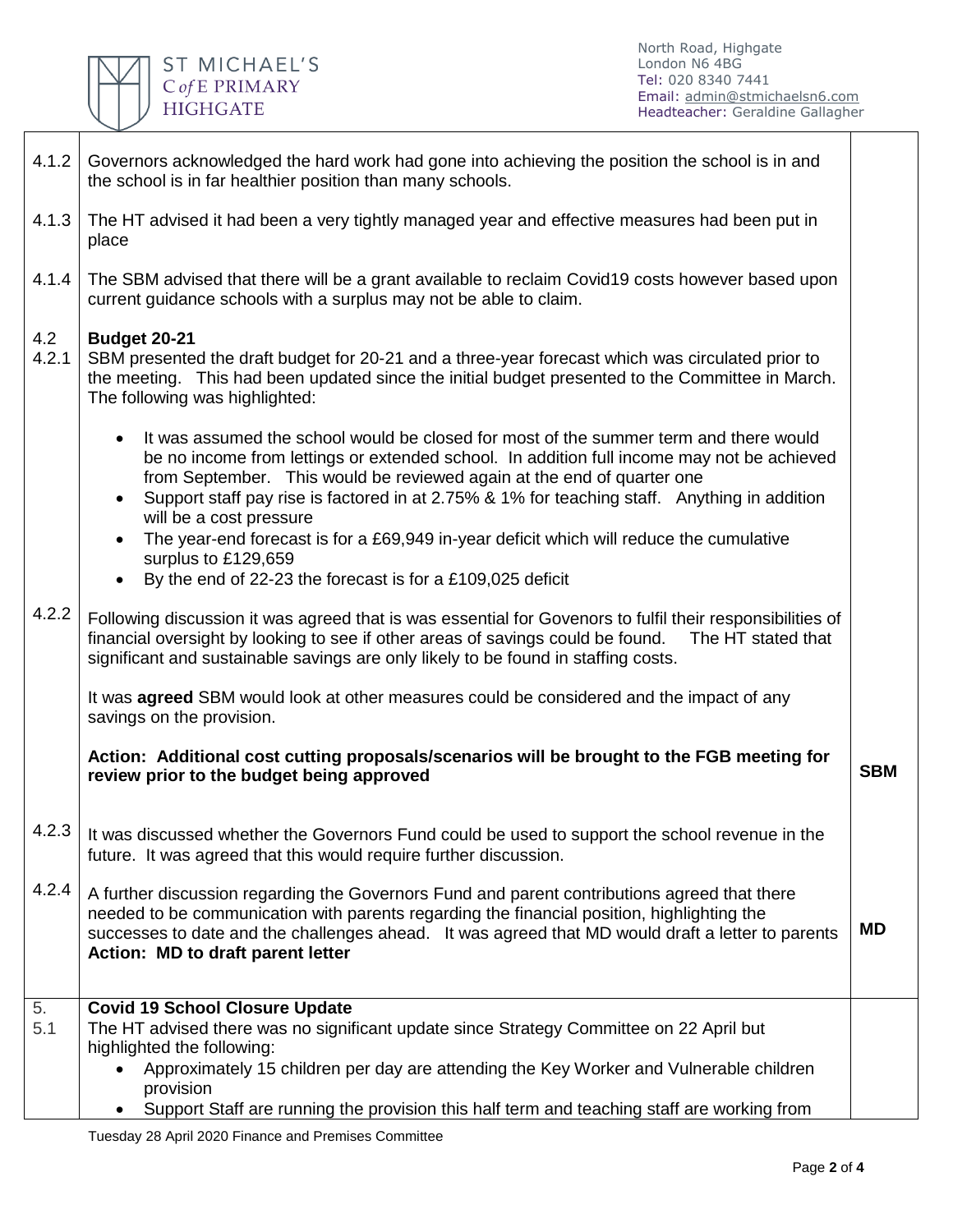

North Road, Highgate London N6 4BG Tel: 020 8340 7441 Email: [admin@stmichaelsn6.com](mailto:admin@stmichaelsn6.com) Headteacher: Geraldine Gallagher

|              | home<br>Google classroom is up and running and working well<br>$\bullet$<br>Videos have been completed by the teachers and positively received<br>$\bullet$<br>Expectations that teachers will do one video per week to upload<br>$\bullet$                                                                                                                                          |  |
|--------------|--------------------------------------------------------------------------------------------------------------------------------------------------------------------------------------------------------------------------------------------------------------------------------------------------------------------------------------------------------------------------------------|--|
|              |                                                                                                                                                                                                                                                                                                                                                                                      |  |
| 5.2<br>5.2.1 | <b>Reopening Plans</b><br>HT advised that schools will work together to develop a reopening plan with the LA. This will<br>ensure consistency between schools.                                                                                                                                                                                                                       |  |
| 5.2.2        | Once reopened additional cleaning will be needed during the school day. This will incur additional<br>costs.                                                                                                                                                                                                                                                                         |  |
| 5.2.3        | Priority to return first will be Year 6 to support transition to Secondary School.                                                                                                                                                                                                                                                                                                   |  |
| 6.           | <b>Staffing Update</b>                                                                                                                                                                                                                                                                                                                                                               |  |
| 6.1          | September 20<br>HT advised there was no further update since the meeting on 22 April. There have been no<br>resignations to date and the deadline is 31 May 2020.                                                                                                                                                                                                                    |  |
| 6.2          | The HT confirmed staff there are currently 12 staff self-isolating, and two staff who are sick.                                                                                                                                                                                                                                                                                      |  |
| 6.3          | The HT advised that if the school re-opened and staff were required to return who did not have a<br>medical certificate an individual risk assessment would need to be conducted to ensure it was safe<br>for them to do so. It was acknowledged that having sufficient staffing available may be challenging.                                                                       |  |
| 7.           | <b>Premises Update</b>                                                                                                                                                                                                                                                                                                                                                               |  |
| 7.1          | SBM confirmed that routine site testing is still being carried out by the Premises staff i.e. fire safety<br>etc                                                                                                                                                                                                                                                                     |  |
| 7.2          | Cleaners are still on site daily and deep cleans are being carried out across the school                                                                                                                                                                                                                                                                                             |  |
| 7.3          | The HT gave an update on the private development on the other side of the KS1 playground.<br>The<br>development will now be demolition of two houses and replaced with one house.<br>The house<br>demolition is being completed but currently progress is slow. HT & SBM met with the developer<br>and had positive discussions regarding providing a new gate in the KS1 playground |  |
| 8.           | <b>Headteacher Verbal Report</b><br>None. All included in other items                                                                                                                                                                                                                                                                                                                |  |
| 9.           | <b>Chair Verbal Report</b><br>None. All included in other items                                                                                                                                                                                                                                                                                                                      |  |
| 10.          | <b>Any Other Business</b><br>None.                                                                                                                                                                                                                                                                                                                                                   |  |
| 11           | Date and Time of Next Meeting<br>9 June, 5:30pm (Summer Works)                                                                                                                                                                                                                                                                                                                       |  |

**There being no further Part 1 business this part of the meeting closed at 8:15pm**